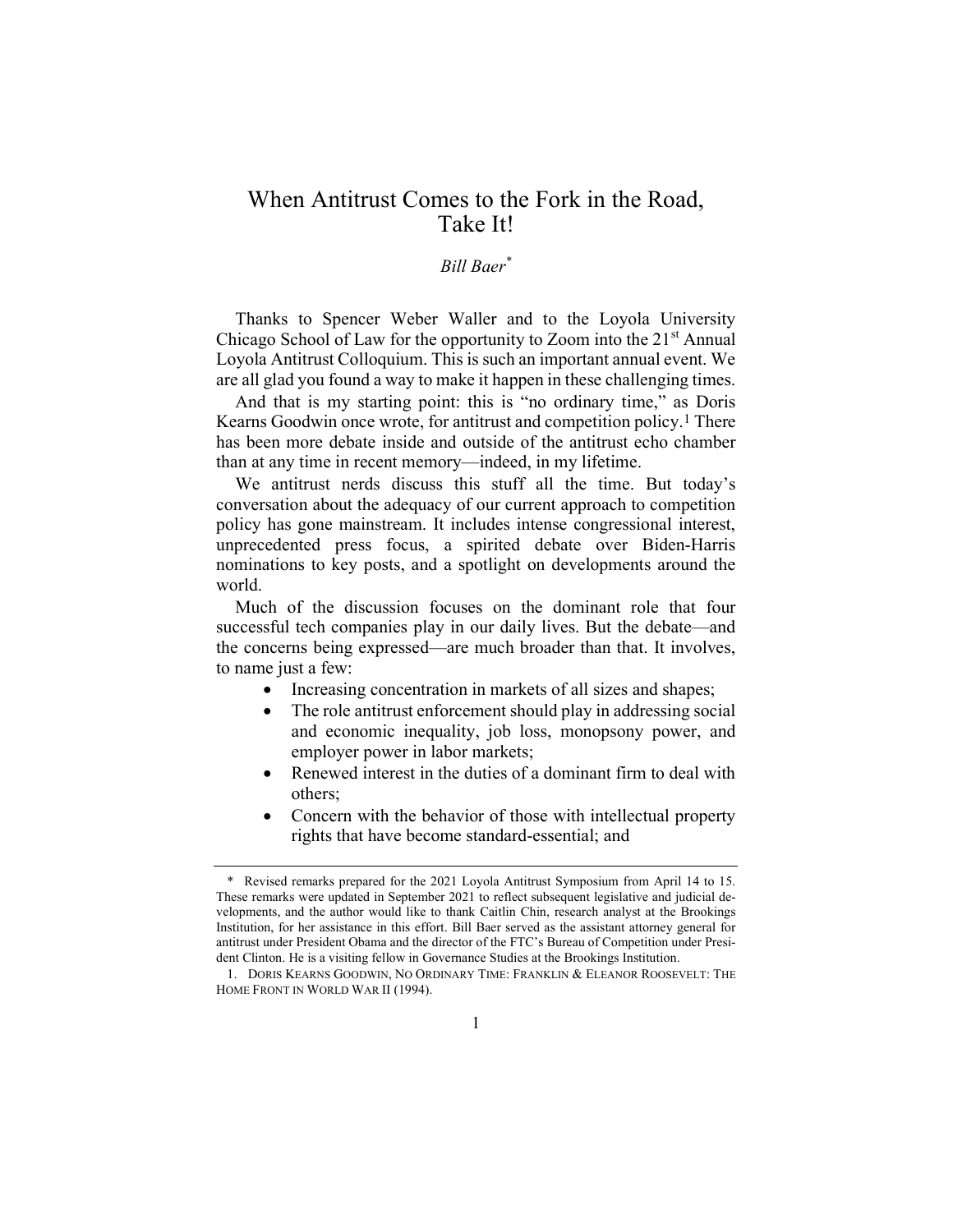Questions as to whether the conservative Chicago School approach to antitrust<sup>2</sup> leaves way too much consumer injury on the table.

The discussion on Capitol Hill increasingly reflects bipartisan concern that there are problems with the current state of U.S. competition policy, if not agreement on what should be done.

Some refer to this debate as an inflection point or a pivotal moment. I prefer the framing of the people's philosopher, Yogi Berra, who once opined, "when you come to a fork in the road, take it."3

In my view, we have three travel options for competition policy: 1) we can maintain our current path, anchored to the Chicago School and its narrow definition of what constitutes harm to consumers and competition; 2) we can try to convince the courts to rethink their embrace of Chicago School orthodoxy and expand the reach of our antitrust laws to better address harms to competition and consumers; or 3) we can call on Congress to amend those laws to get us to a different, and arguably better, place.

Today, I will talk about these three options and discuss the pros and cons of pursuing each.

Path One involves maintaining the status quo. Many will argue for continuing the direction we have been headed in for forty-some years: the Chicago School approach, with its emphasis on price impact on buyers to the exclusion of other public policy considerations. This holds the consumer welfare standard as the touchstone, requires demonstrable price effects on consumers as the burden that must be met, and celebrates Judges Robert Bork and Frank Easterbrook as the patron saints of the religion.

The Chicago School framework doesn't trust enforcers to get it right. Its mantra is, when in doubt, underenforce. In its view, the government is more often wrong than right when it intervenes.4 So, courts should resolve all doubt against enforcement.5

 <sup>2.</sup> The Chicago School of Antitrust is a framework that emerged in the 1970s and 1980s to analyze competition law. In particular, its advocates embrace a narrow view of the consumer welfare standard tied to demonstrable monetary harm, as well as a preference not to challenge anticompetitive conduct unless proof of harm to competition and consumers is overwhelming. See generally ROBERT H. BORK, THE ANTITRUST PARADOX: A POLICY AT WAR WITH ITSELF (1978).

<sup>3.</sup> Nate Scott, The 50 Greatest Yogi Berra Quotes, USA TODAY: FOR THE WIN (Mar. 28, 2019, 8:00 AM), https://ftw.usatoday.com/2019/03/the-50-greatest-yogi-berra-quotes [https://perma.cc/EVX3-D6JJ].

<sup>4.</sup> See generally Frank H. Easterbrook, The Limits of Antitrust, 63 TEX. L. REV. 1 (1984).

<sup>5.</sup> See generally Proposals to Strengthen the Antitrust Laws and Restore Competition Online: Hearing Before the Subcomm. on Antitrust, Com., & Admin. L. of the H. Comm. on the Judiciary, 116th Cong. 2 (2020) [hereinafter Proposals to Strengthen the Antitrust Laws] (statement of Bill Baer, Visiting Fellow, Governance Stud., Brookings Inst.).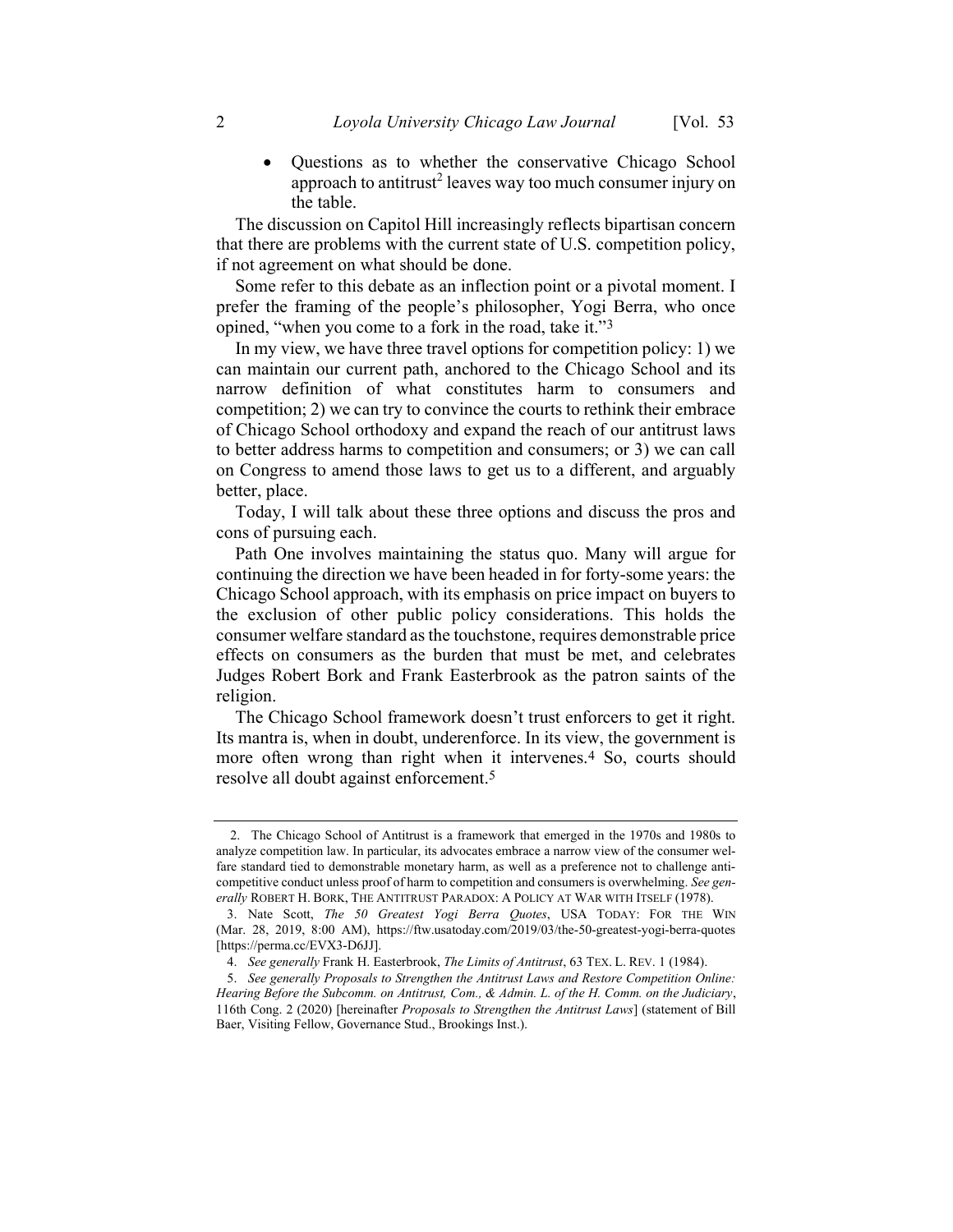I understand the arguments in favor of that.6 Some of the jurisprudence in the 1950s and 1960s could not be reconciled with microeconomic industrial organization (IO) learning.<sup>7</sup> This is best summarized in Justice Stewart's quip in the 1966 Von's Grocery case: "The sole consistency that I can find is that in litigation under [Section 7 of the Clayton Act], the Government always wins."8

Applying a narrow consumer welfare framework to antitrust decisionmaking did offer a certain consistency. It held government and private plaintiffs to a demanding level of proof. And it avoided Type 1 errors of overenforcement.9

But the question being asked today in our public discourse is, at what cost? What is the overall legacy of forty years of Chicago School jurisprudence? Carl Shapiro's recent paper in connection with the American Bar Association's Antitrust Section Spring Meeting program summarizes that legacy. And it is troubling. He cites a series of "prodefendant doctrinal assumptions that are unsupported by the research findings of IO Economics."10 They include:

- The assertion that predatory pricing is rarely profitable, justifying a legal standard that makes proving predatory behavior close to impossible;<sup>11</sup>
- Bork's unqualified claim in The Antitrust Paradox that "vertical mergers are a means of creating efficiency, not of injuring competition," ignoring foreclosure effects and presuming efficiencies result when they often are not realized;12
- Judge Easterbrook's unsupported assertion that monopolies do not last over time;13
- The claim that the Philadelphia National Bank structural presumption is baseless when, as Shapiro and his co-author, Herb Hovenkamp, detail in a 2018 Yale Law Journal article, "economic theory and a wide range of economic evidence support the conclusion that horizontal mergers that significantly increase market concentration are likely to lessen

<sup>6.</sup> See generally Carl Shapiro, Antitrust: What Went Wrong and How to Fix It, ANTITRUST, Summer 2021, at 33, 33.

<sup>7.</sup> Industrial Organization (IO) Economics refers to the analysis of industry behavior, market competition, and antitrust enforcement.

<sup>8.</sup> United States v. Von's Grocery Co., 384 U.S. 270, 301 (1966) (Stewart, J., dissenting).

<sup>9.</sup> Proposals to Strengthen the Antitrust Laws, supra note 5, at 3.

<sup>10.</sup> Shapiro, supra note 6, at 36.

<sup>11.</sup> Id.

<sup>12.</sup> Id. at 36–37 (quoting BORK, supra note 2, at 226).

<sup>13.</sup> Id. at 37 (citing Easterbrook, supra note 4, at 2 ("Monopoly is self-destructive. Monopoly prices eventually attract entry.")).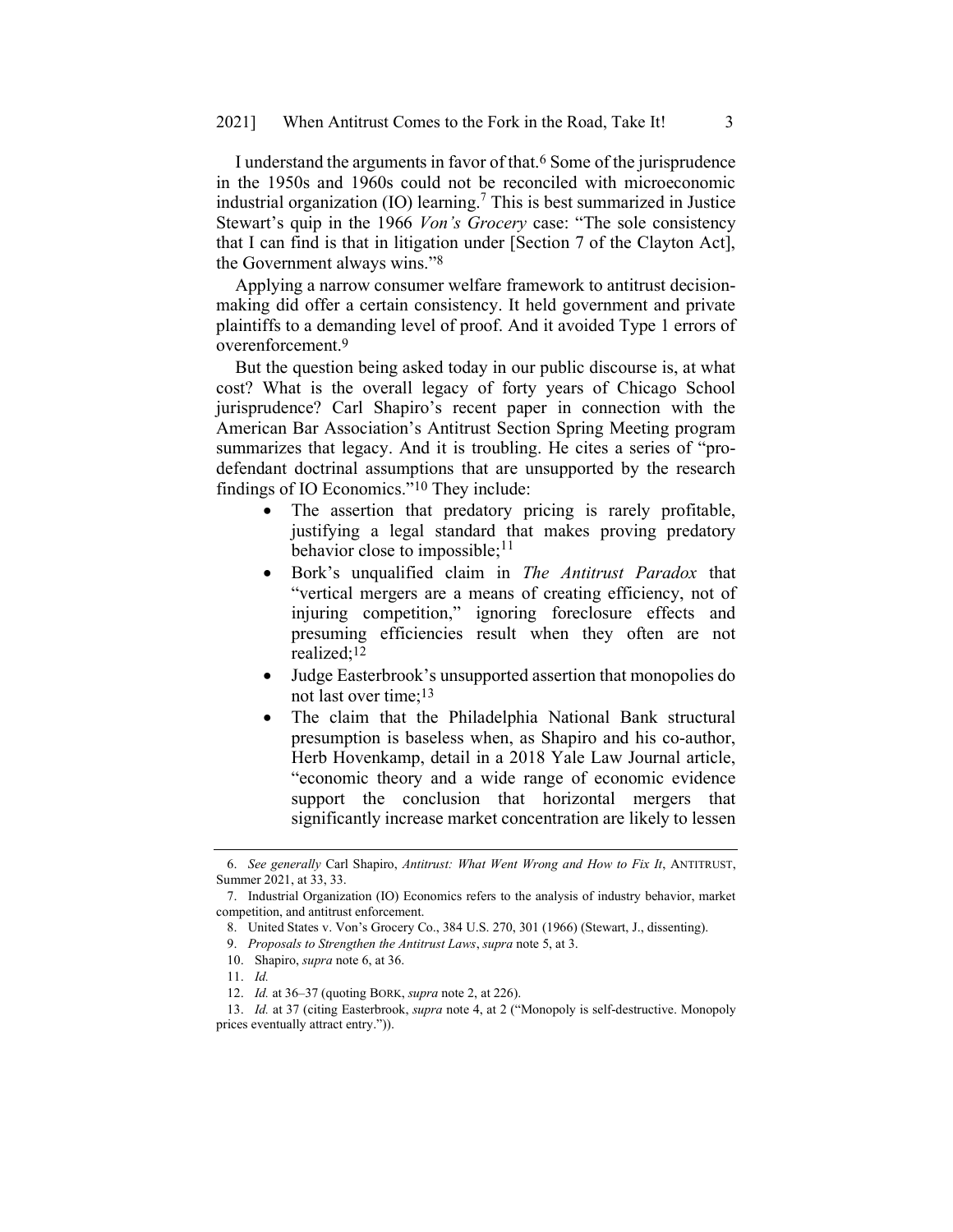competition and harm consumers by raising prices, reducing output, or limiting product quality or innovation";14 and

 A restricted view of potential competition that pretty much allows a dominant firm to acquire any and all nascent competitors.15

This view includes the embrace by many courts of the notion that exclusionary conduct by a monopolist is invariably benign and often procompetitive. Chicago's very own Judge Diane Wood, in a recent essay for CPI Antitrust Chronicle, questioned that part of Chicago School orthodoxy and argued we need to examine more closely the behavior of dominant firms that excludes competitors. As she puts it, "Size matters, at least when it leads not just to the power to raise prices and reduce output, but also to the muscle to push other competitors out of the market."16 She does not dispute the oft-stated Supreme Court refrain that the antitrust laws were passed for the protection of competition, not competitors. But she also observes, wryly but accurately, that "it is impossible to have competition without competitors."<sup>17</sup> Judge Wood's common-sense thought underlies much of the concern with dominant firm behavior today and with ongoing consolidation that increases market concentration.

These are but a few examples causing us to question whether continuing to travel on the Chicago School superhighway will get us to a desirable destination. If you are satisfied with the state of antitrust enforcement today (as many are) that is where you want to be. You want to continue to err on the side of underenforcement. But many of us think that leaves antitrust falling short of what Congress intended when it enacted these laws and leaves real consumer injury unchallenged.

And that leads me to Path Two. So, what about taking the fork with the sign that says, "Let's bring cases that challenge the entrenched school of antitrust thought and get the courts to expand the consumer welfare standard to embrace more than just price effects, to look more critically and less sympathetically at dominant firm exclusionary and predatory behavior, to challenge vertical integration where efficiencies seem

<sup>14.</sup> Herbert Hovenkamp & Carl Shapiro, Horizontal Mergers, Market Structure, and Burdens of Proof, 127 YALE L.J. 1996, 2006 (2018).

<sup>15.</sup> MAJORITY STAFF OF THE SUBCOMM. ON ANTITRUST, COM., AND ADMIN. L. OF THE H. COMM. ON THE JUDICIARY, 116TH CONG., INVESTIGATION OF COMPETITION IN DIGITAL MARKETS: MAJORITY STAFF REPORT AND RECOMMENDATIONS 44, 387, 394 (Comm. Print 2020) [hereinafter MAJORITY STAFF], https://judiciary.house.gov/uploadedfiles/competition in digital\_markets.pdf?utm\_campaign=4493-519 [https://perma.cc/4X8D-K78H].

<sup>16.</sup> Diane P. Wood, The Necessary Revival of Sherman Act Section 2, COMPETITION POL'<sup>Y</sup> INT'L (Feb. 8, 2021), https://www.competitionpolicyinternational.com/the-necessary-revival-ofsherman-act-section-2/ [https://perma.cc/GA8M-LAAD].

<sup>17.</sup> Id.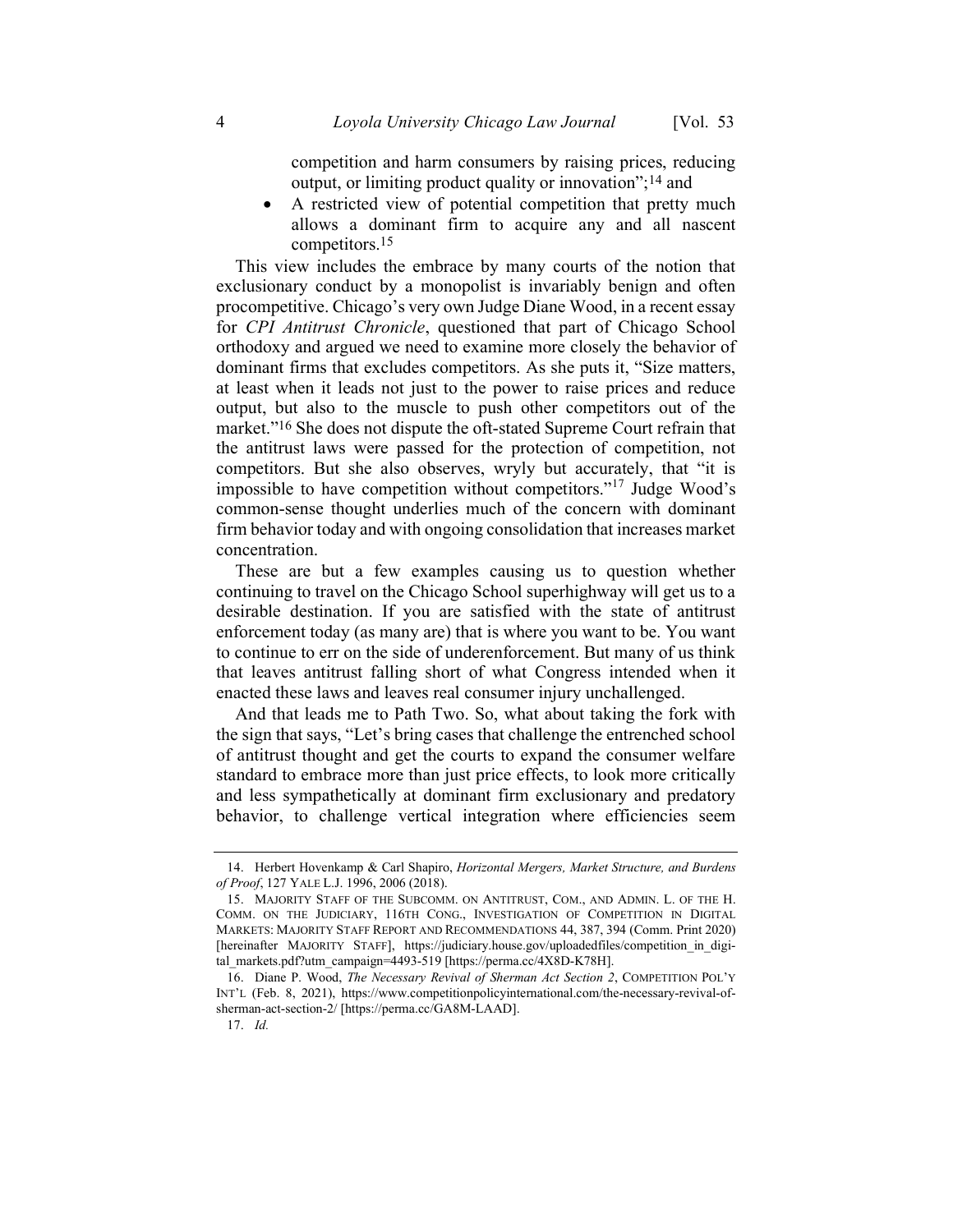modest and competition at one or more levels is less than robust, to block what I call Pac-Man acquisitions—the gobbling up of nascent competitors by dominant firms, and to embrace challenges to hold-up by standard essential patents holders"?

The underlying premise in seeking a judicial midcourse correction is that is how we traditionally evolve legal principles in our common law system. There is precedent for following that path in the antitrust world and some success to applaud.

Let's start with horizontal mergers. Over time, the various iterations of the Horizontal Merger Guidelines came to shape, in meaningful terms, how courts viewed acquisitions of close competitors in concentrated markets; how courts eventually came to appreciate that theoretical market entry is not the same as "timely, likely, and sufficient" entry;  $18$ and how market definition is but a means to an end—and just one tool for assessing the likelihood of a merger causing competitive harm—and not an often insurmountable and unnecessary hurdle for an antitrust plaintiff.

Hospital merger enforcement is another hard-earned success story. Due to admirable persistence, the Federal Trade Commission (FTC), after a long string of losses in the 1990s and 2000s, began to convince skeptical courts that hospital consolidation in concentrated markets had caused, and would likely continue to cause, economic injury.19

Similarly, the FTC's stubborn insistence that pharma "pay for delay" settlements were just what the term suggests eventually resulted in a decisive win at the Supreme Court in 2013.20

So, advocates of Path Two argue we should respectfully but persistently seek to change antitrust jurisprudence and ask courts to be more sympathetic to challenges to behavior that has produced or threatens to produce injury to competition and consumers. That approach also involves getting courts to expand their notion of cognizable harm to include effects on innovation, product quality, and harms associated with buyer power.

<sup>18.</sup> In their Horizontal Merger Guidelines, the FTC and Justice Department explain how these agencies assess various factors regarding proposed mergers, including whether entry into the relevant market is so easy that a merger is unlikely to enhance the entity's market power. The latest guidelines say market entry for entrants is that easy "if entry would be timely, likely, and sufficient in its magnitude, character, and scope to deter or counteract the competitive effects of concern." U.S. DEP'T OF JUST. & FED. TRADE COMM'N, HORIZONTAL MERGER GUIDELINES 29 (Aug. 19, 2010), https://www.ftc.gov/system/files/documents/public\_statements/804291/100819hmg.pdf [https://perma.cc/Y6RG-YRP5].

<sup>19.</sup> Jonathan Nuechterlein, Gen. Couns., Fed. Trade Comm'n, Prepared Remarks for the Administrative Law Review Annual Symposium at American University Washington College of Law, How the FTC Works: Lessons from the Commission's Supreme Court Trifecta 3–5 (Mar. 20, 2015), https://www.ftc.gov/system/files/documents/public\_statements/632081/150320adminlawreview.pdf [https://perma.cc/D7NC-6NYX].

<sup>20.</sup> FTC v. Actavis, Inc., 570 U.S. 136, 141 (2013).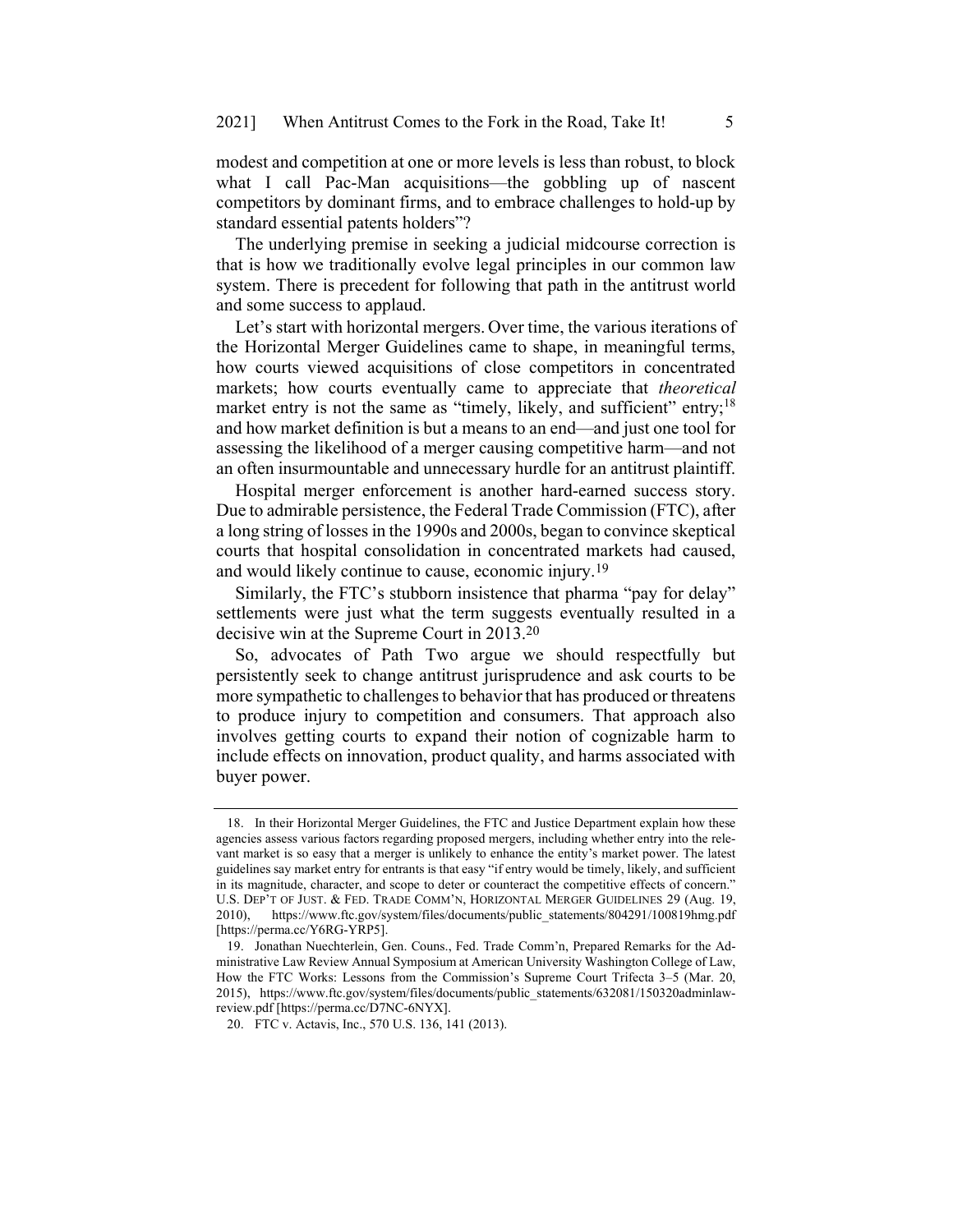Indeed, that is going on today with Section Two enforcement: challenges brought by the FTC and state attorneys general against Facebook21 and by the Department of Justice (DOJ) and state attorneys general against Google22 share the common goals of challenging conduct that entrenches single firm dominance and calling on federal courts to better appreciate the harms associated with dominant firms' exclusionary conduct. They are working hard to move the antitrust needle towards more critical scrutiny of dominant firm behavior.

But let's be candid. This path takes a lot of time with no guarantee of success. Look at the timelines associated with the successes I just mentioned. Yes, courts eventually began to accept DOJ and FTC arguments that hospital consolidation had indeed raised prices and reduced quality.<sup>23</sup> The key case was  $FTC$  v. Evanston Hospital.<sup>24</sup> But that was a 2004 challenge to a consummated 2000 acquisition that was not resolved by the Commission until  $2007<sup>25</sup>$  Although the Commission initially sought divestiture as a remedy, it ultimately conceded, eight years after the acquisition, that divestiture was not a realistic option.<sup>26</sup>

Yes, the precedent was established and the factual and economic evidence the Commission evinced in that case set the stage for success in challenging more recent hospital consolidation attempts. But what about the in terrorem consumer harm over the years? What about the loss of structural relief as a viable option?

A similar story can be told about pharma and "pay for delay." Those settlement agreements between brand-name and would-be low-cost generic competitors became prevalent in the mid-1990s, and the FTC—I was there at the time—promptly began to challenge them. But it was not until sixteen years later that the Supreme Court agreed those settlements were problematic under the antitrust laws.<sup>27</sup> Once again, think about the

<sup>21.</sup> Complaint at 1–9, FTC v. Facebook, Inc., No. 1:20-cv-03590 (D.D.C. Jan. 13, 2021); Complaint at 1–9, New York v. Facebook, Inc., No. 1:20-cv-03589 (D.D.C. Dec. 9, 2020).

<sup>22.</sup> Complaint at 1–7, U.S. Dep't of Just. v. Google, L.L.C., No. 1:20-cv-03010 (D.D.C. Oct. 20, 2020); Complaint at 1–9, Colorado v. Google, L.L.C., No. 1:20-cv-03715 (D.D.C. Dec. 17, 2020); Complaint at 1–8, Texas v. Google, L.L.C., No. 4:20-cv-00957 (E.D. Tex. Dec. 16, 2020).

<sup>23.</sup> Nuechterlein, supra note 19, at 4–5 (describing several cases in which the Commission successfully challenged healthcare mergers).

<sup>24.</sup> See In re Evanston Northwestern Healthcare Corp., No. 9315, 2005 WL 2845790, \*179– 193 (F.T.C. Oct. 20, 2005) (finding hospital merger violated Section 7 of the Clayton Act and ordering divestiture).

<sup>25.</sup> See In re Evanston Northwestern Healthcare Corp., No. 9315, 2007 WL 2286195, \*72 (F.T.C. Aug. 6, 2007) (affirming ALJ's determination that merger's anticompetitive effects violated Section 7 of Clayton Act).

<sup>26.</sup> See In re Evanston Northwestern Healthcare Corp., No. 9315, 2007 WL 2286196, \*1 (F.T.C. Aug. 6, 2007) (vacating ALJ's divestiture order).

<sup>27.</sup> FTC v. Actavis, Inc., 570 U.S. 136, 141 (2013); see also Nuechterlein, supra note 19, at 5, 7 (identifying the Actavis holding's challenge to the pharmaceutical industry's reverse-payment arrangements as anticompetitive behavior).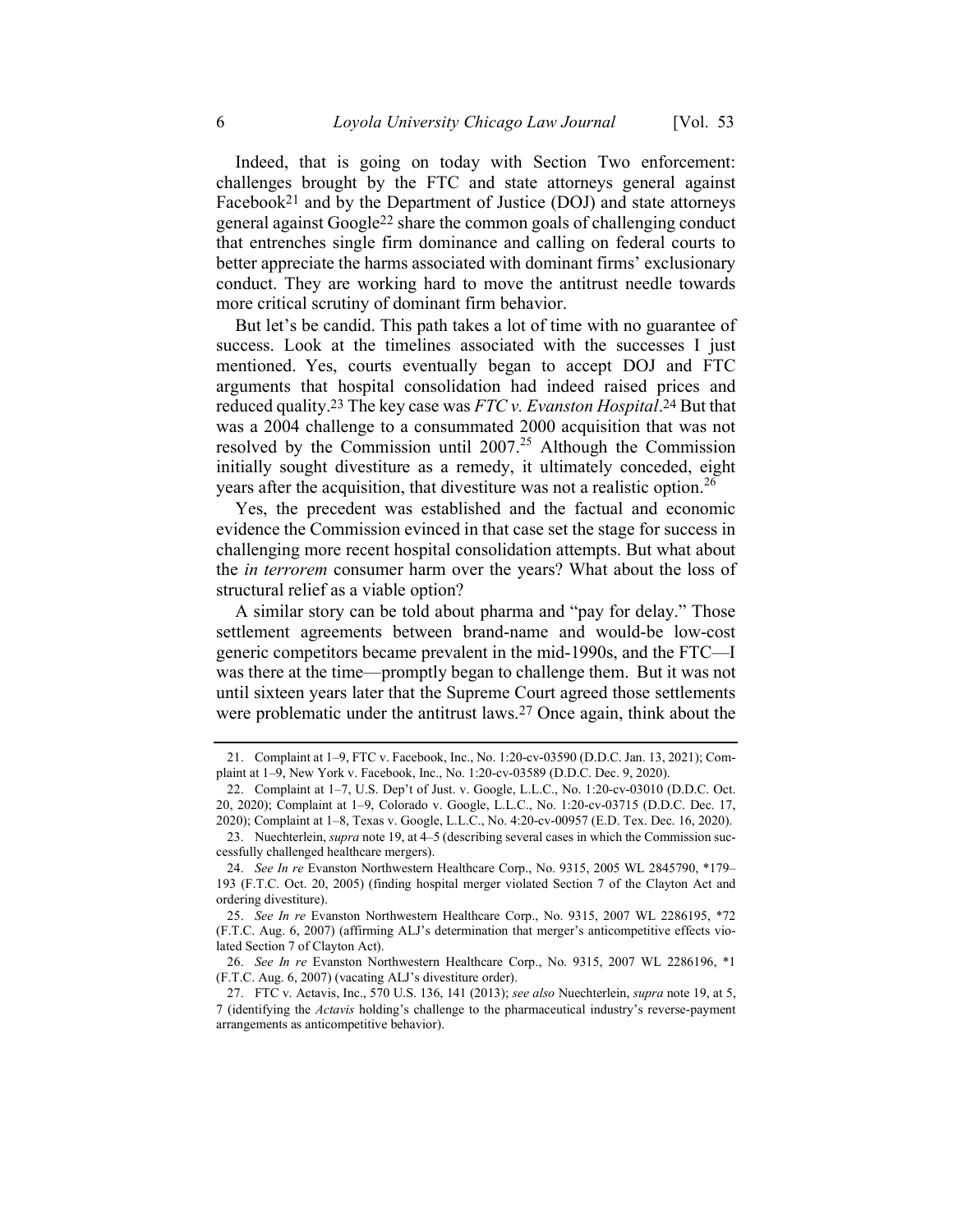consumer harm that largely went unremedied while the courts, for years, mostly rejected the FTC's concerns. And while consumers and competition continue to benefit from the Court's Actavis decision—look at the Fifth Circuit's recent decision in the Impax-Endo litigation28—it has taken forever and a day for us to get to this point.

The uncertainty involved and time required to secure substantive change to antitrust precedent suggests we need to curb our enthusiasm in looking at the ground-breaking Google and Facebook cases. I applaud those lawsuits. But we must ask: How long will it take to get to a resolution? Look at the DOJ and state attorneys general challenge to Google. It cites anticompetitive exclusivity agreements going back years. Yet the complaint, filed in October 2020, is not even tentatively set for trial until September 2023. Who knows when the district court will rule or how long it will take after that ruling before appeals are resolved?29

The Facebook cases confront comparable time issues: the FTC and state attorneys general complaints filed in late 2020 challenge, among other things, the acquisitions of Instagram in 2012 and WhatsApp in 2014. In June 2021, a federal judge dismissed the states' complaint for this very reason—the length of time that had elapsed before challenging the acquisitions.<sup>30</sup> The judge additionally compelled the FTC to submit an amended complaint with additional data, further delaying the judicial process.<sup>31</sup> It is not difficult to envision scenarios where the FTC's challenge takes many more years to resolve, and where, even if successful, antitrust enforcers, as in *Evanston*, find conduct relief the only realistic outcome.

The bottom-line question for those who advocate exclusive pursuit of this second path is whether it is likely to succeed: Will it address at all and, if so, in timely fashion—the competition policy challenges the United States economy faces today?

<sup>28.</sup> Brendan Pierson, 5th Circuit Upholds FTC Ruling Against Impax, Endo in Reverse-Payment Case, REUTERS (Apr. 13, 2021, 7:35 PM), https://www.reuters.com/article/health-impaxidUSL1N2M701K [https://perma.cc/7DWM-HRMZ]; see also Complaint at 1-3, FTC v. Endo Pharm., Inc., 1:21-cv-00217 (D.D.C. Jan. 25, 2021) (alleging Endo and Impax, the only pharmaceutical companies that produce oxymorphone ER, conspired to eliminate competition for production of the drug in violation of the FTC Act).

<sup>29.</sup> Bill Baer, Assessing the DOJ Lawsuit Against Google, BROOKINGS INST. (Oct. 21, 2020), https://www.brookings.edu/blog/techtank/2020/10/21/assessing-the-doj-lawsuit-against-google/ [https://perma.cc/L4SG-HAT9].

<sup>30.</sup> New York v. Facebook, Inc., No. 20-3589, 2021 WL 2643724, at \*13 (D.D.C. June 28, 2021).

<sup>31.</sup> Press Release, Fed. Trade Comm'n, FTC Alleges Facebook Resorted to Illegal Buy-or-Bury Scheme to Crush Competition After String of Failed Attempts to Innovate (Aug. 19, 2021), https://www.ftc.gov/news-events/press-releases/2021/08/ftc-alleges-facebook-resorted-illegalbuy-or-bury-scheme-crush [https://perma.cc/GCC9-MXMH].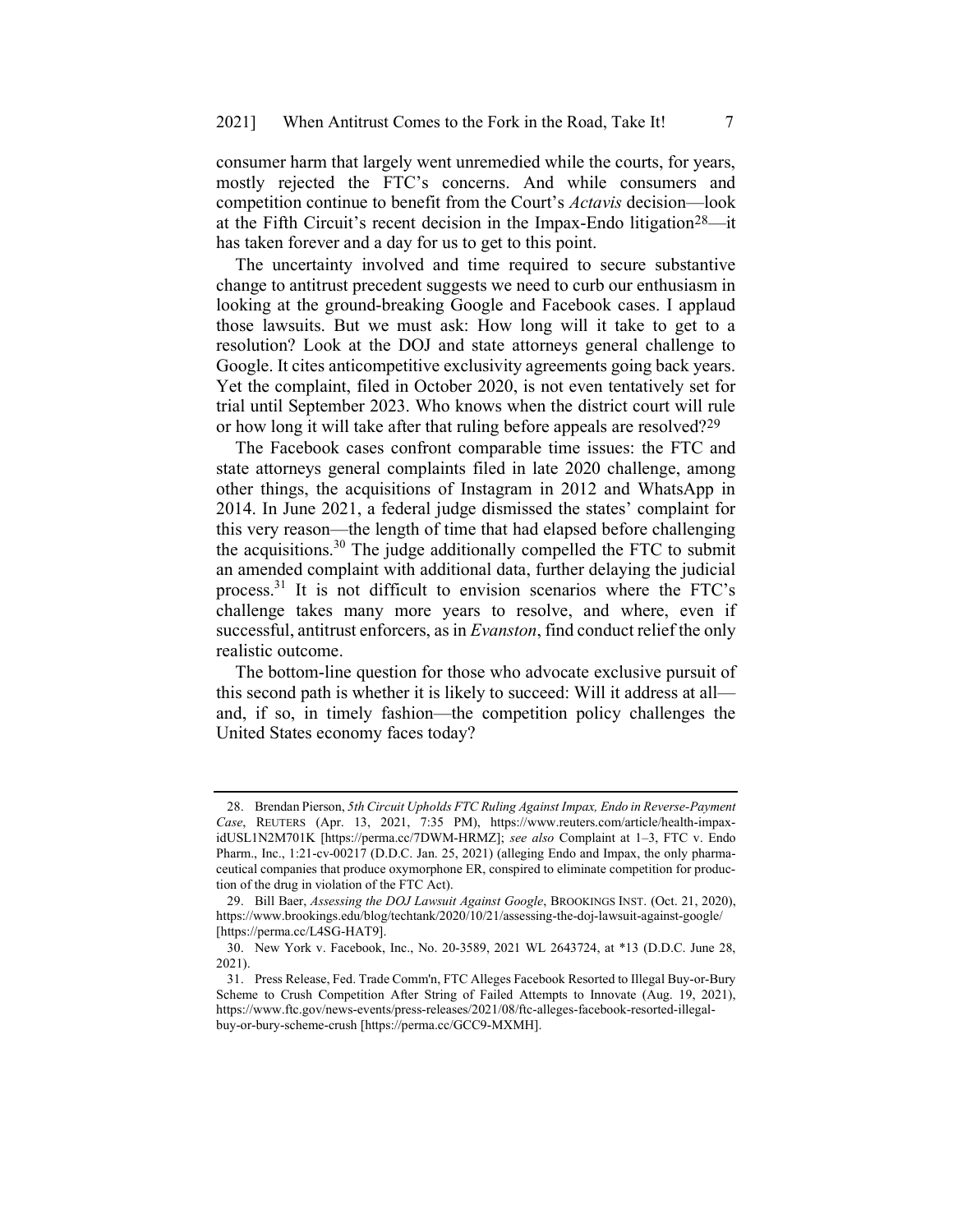What about the third option I mentioned at the top, the call for Congress to enact legislation that updates our view—some would say restates the original congressional intent—of what constitutes actionable misconduct under our antitrust laws? A review of congressional testimony over the past two years by respected academic scholars suggests considerable mainstream support for amending our basic antitrust statutes to redirect courts and enforcement agencies toward a more assertive and less cautious approach.32

Congressional direction to courts to go back to basics is not without recent precedent. Judge Wood's recent testimony before the House Antitrust Subcommittee cites two examples where Congress acted because courts were ignoring congressional intent. The first involved Supreme Court decisions Congress thought undermined the Americans with Disabilities Act (ADA) of 1990, and the second addressed judicial decisions denying on timeliness grounds otherwise meritorious claims of sex discrimination in employment.<sup>33</sup> In each instance, Congress acted, amending the ADA in 2008 and passing the Lilly Ledbetter Fair Pay Act of 2009.<sup>34</sup>

Admittedly, amending our antitrust laws for the first time in more than a generation requires bipartisan agreement in Congress, a term in our current political environment that has increasingly taken on an oxymoronic quality.

But there are signs that this is not a pipe dream. In the House, the October 2020 Antitrust Subcommittee report by the majority staff detailed concerns with behavior by tech platforms that unfairly entrenched their dominance and outlined a menu of changes to update our antitrust laws.35 In spring 2021, the full Judiciary Committee adopted the staff report.<sup>36</sup> Yes, that action involved a straight party-line vote.

But that does not sound the death knell for bipartisan progress. In October 2020, as the majority staff report was issued, the Republican

<sup>32.</sup> JONATHAN B. BAKER ET AL., JOINT RESPONSE TO THE HOUSE JUDICIARY COMMITTEE ON THE STATE OF ANTITRUST LAW AND IMPLICATIONS FOR PROTECTING COMPETITION IN DIGITAL MARKETS (Apr. 30, 2020), https://judiciary.house.gov/uploadedfiles/joint\_submission from michael kades and antitrust expert coalition.pdf [https://perma.cc/J3UF-VU3E]; Competition Policy for the Twenty-First Century: The Case for Antitrust Reform: Hearing Before the Subcomm. on Antitrust, Consumer Prot., and Consumer Rts. of the S. Comm. on the Judiciary, 117th Cong. 4–6 (2021) (statement of Nancy L. Rose, Professor of Econ. at M.I.T.).

<sup>33.</sup> See generally Reviving Competition, Part 3: Strengthening the Laws to Address Monopoly Power: Hearing Before the Subcomm. on Antitrust, Com., and Admin. L. of the H. Comm. on the Judiciary, 117th Cong. 2 (Mar. 18, 2021) (statement of Hon. J. Diane P. Wood).

<sup>34.</sup> Id.

<sup>35.</sup> MAJORITY STAFF, supra note 15, at 19–21.

<sup>36.</sup> Diane Bartz, U.S. House Committee Approves Blueprint for Big Tech Crackdown, REUTERS (Apr. 15, 2021, 9:16 AM), https://www.reuters.com/business/us-house-committee-approves-blueprint-big-tech-crackdown-2021-04-15/ [https://perma.cc/Z2B7-QCX5].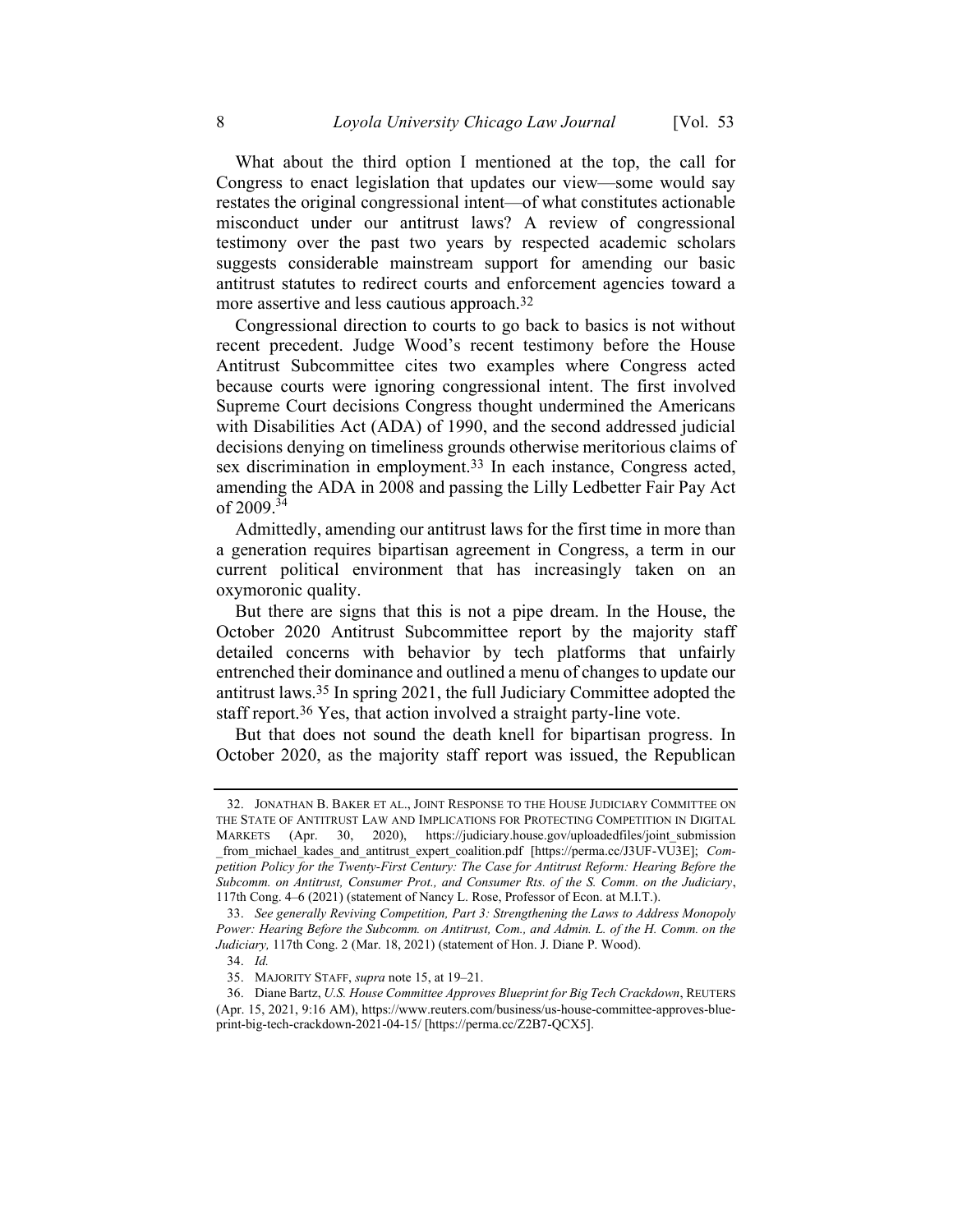minority report authored by Congressman Ken Buck (R-Colo.) agreed wholeheartedly with the underlying concerns, stating, "The majority staff accurately portrays how Apple, Amazon, Google, and Facebook have used their monopoly power to act as gatekeepers to the marketplace, undermine potential competition, and pick winners and losers . . . ."37

And, in addition to supporting increased funding for antitrust enforcement, the minority report endorsed congressional legislation. Significantly, Congressman Buck's call for legislative action was not limited to the tech platforms. He advocates congressional action "reinforcing presumptions that certain behaviors are likely to reduce competition, lowering evidentiary burdens in litigated cases, and emphasizing that anticompetitive effects are not limited to price effects and include innovation competition, quality, output, and consumer choice."38

This bipartisan dissatisfaction with the status quo and skepticism that today's federal judiciary will be receptive to arguments that it rethink its approach is evident as well in the Senate. At the time of my remarks before the Loyola Antitrust Symposium in April 2021, Senator Amy Klobuchar (D-Minn.) had recently proposed omnibus legislation that would address funding challenges but also correct for the shortcomings in the way the courts currently apply the Sherman, Clayton, and FTC Acts.39 Since then, activity on Capitol Hill further suggests Congress is seriously considering some significant changes to antitrust laws.

Between May and June 2021, a bipartisan coalition of members of Congress, led by Congressman David Cicilline (D-R.I.) and Congressman Ken Buck (R-Colo.), introduced six bills in the House Judiciary Committee.<sup>40</sup> This legislation would shift the current scope of

<sup>37.</sup> REP. KEN BUCK, SUBCOMM. ON ANTITRUST, COMM., AND ADMIN. L. OF THE H. COMM. ON HUDICIARY, THE THIRD WAY 3 (2020), https://buck.house.gov/ THE JUDICIARY, THE THIRD WAY 3 (2020), https://buck.house.gov/ sites/buck.house.gov/files/wysiwyg\_uploaded/Buck%20Report.pdf [https://perma.cc/6XWY-KUF9].

<sup>38.</sup> Id. at 5.

<sup>39.</sup> Bill Baer, How Senator Klobuchar's Proposals Will Move the Antitrust Debate Forward, BROOKINGS INST. (Feb. 8, 2021), https://www.brookings.edu/blog/techtank/2021/02/08/how-senator-klobuchars-proposals-will-move-the-antitrust-debate-forward/ [https://perma.cc/M3TT-ML4Q].

<sup>40.</sup> Rep. Buck Introduces the State Antitrust Enforcement Venue Act, KEN BUCK (May 21, 2021), https://buck.house.gov/media-center/press-releases/rep-buck-introduces-state-antitrust-enforcement-venue-act [https://perma.cc/8VFC-QV4R] (announcing the introduction of H.R. 3460, the "State Antitrust Enforcement Venue Act of 2021"); House Lawmakers Release Anti-Monopoly Agenda for "A Stronger Online Economy: Opportunity, Innovation, Choice", CONGRESSMAN DAVID CICILLINE (June 11, 2021), https://cicilline.house.gov/press-release/house-lawmakers-release-anti-monopoly-agenda-stronger-online-economy-opportunity [https://perma.cc/J6HJ-72S4] (announcing the introduction of five bipartisan bills: the "American Innovation and Choice Online Act," the "Platform Competition and Opportunity Act," the "Ending Platform Monopolies Act,"